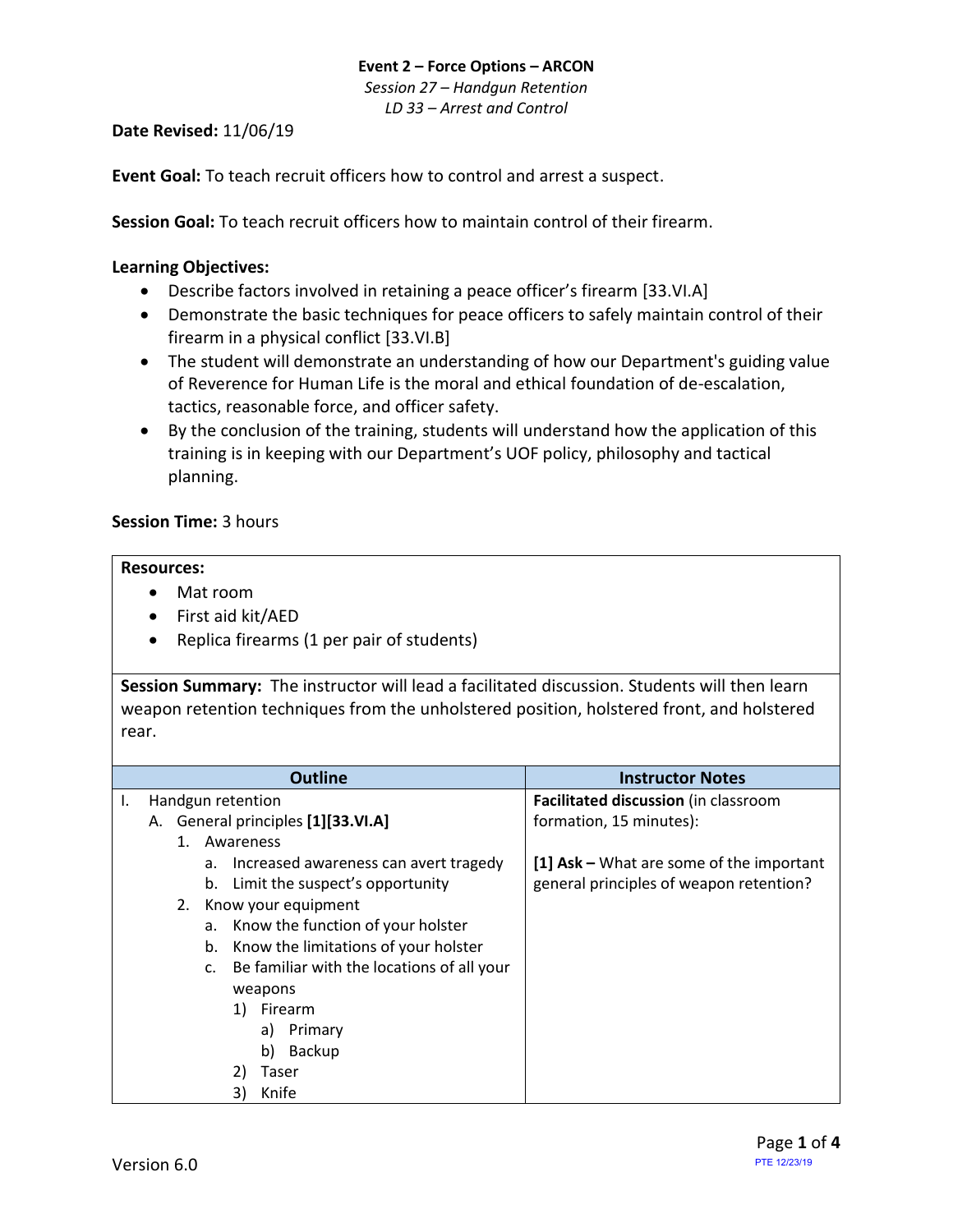# **Event 2 – Force Options – ARCON**

*Session 27 – Handgun Retention*

*LD 33 – Arrest and Control*

|    |    | 4)<br>OC spray                                |                                          |
|----|----|-----------------------------------------------|------------------------------------------|
|    |    | 5)<br><b>Batons</b>                           | [2] Ask - When should you use your radio |
|    | 3. | Radio communication [2]                       | to call for help?                        |
|    |    | a. Get on the radio once you have control     |                                          |
|    |    | of your weapon                                |                                          |
|    |    | b. Do not risk losing your weapon because     |                                          |
|    |    | you are attempting to get on the radio        | [3] Ask - What should you verbalize to   |
|    | 4. | Verbalization [3]                             | your partner?                            |
|    |    | a. Communicate with your partner              | Why is it important to be specific?      |
|    |    | Immediately notify your partner<br>1)         |                                          |
|    |    | that the suspect is attempting to             |                                          |
|    |    | disarm you                                    |                                          |
|    |    | Be specific about what the suspect is<br>2)   |                                          |
|    |    | doing                                         |                                          |
|    |    | a) Reaching for the weapon                    |                                          |
|    |    | b) Grabbing the weapon                        |                                          |
|    |    | c) Has taken the weapon                       |                                          |
|    |    | b. Give commands to the suspect               |                                          |
|    |    | Only after you have control of your<br>1)     |                                          |
|    |    | weapon                                        |                                          |
|    |    | If appropriate and your weapon is<br>2)       |                                          |
|    |    | safe                                          |                                          |
|    |    | Do not be distracted giving<br>3)             |                                          |
|    |    | commands when you are in the                  |                                          |
|    |    | battle for your weapon                        |                                          |
|    |    | a) Focus on the technique that you            |                                          |
|    |    | need to use                                   |                                          |
|    |    | b) Save communication for your                |                                          |
|    |    | partner, updating them of the                 |                                          |
|    |    | situation                                     | [4] Ask - How can using weapon retention |
| В. |    | Reverence for human life [4]                  | techniques demonstrate a reverence for   |
|    | 1. | Guiding principle in any use of force         | human life?                              |
|    |    | situation                                     |                                          |
|    | 2. | It is both moral and ethical to place the     |                                          |
|    |    | highest value on human life                   |                                          |
|    | 3. | Not policy, but a philosophy for how to       |                                          |
|    |    | approach police work                          |                                          |
|    | 4. | Consistent with the department's mission,     |                                          |
|    |    | vision, and values                            |                                          |
|    | 5. | Helps build public trust                      |                                          |
|    | 6. | Using tactical de-escalation techniques and   |                                          |
|    |    | reasonable force demonstrates this principle  | [5] Ask - What is the department policy  |
| C. |    | Tactical de-escalation policy [5]             | on attempting to de-escalate prior to    |
|    | 1. | Officers shall attempt to control an incident | using force?                             |
|    | 2. | By using time, distance, communications,      |                                          |
|    |    | and available resources                       |                                          |
|    | 3. | To de-escalate the situation                  |                                          |
|    |    |                                               |                                          |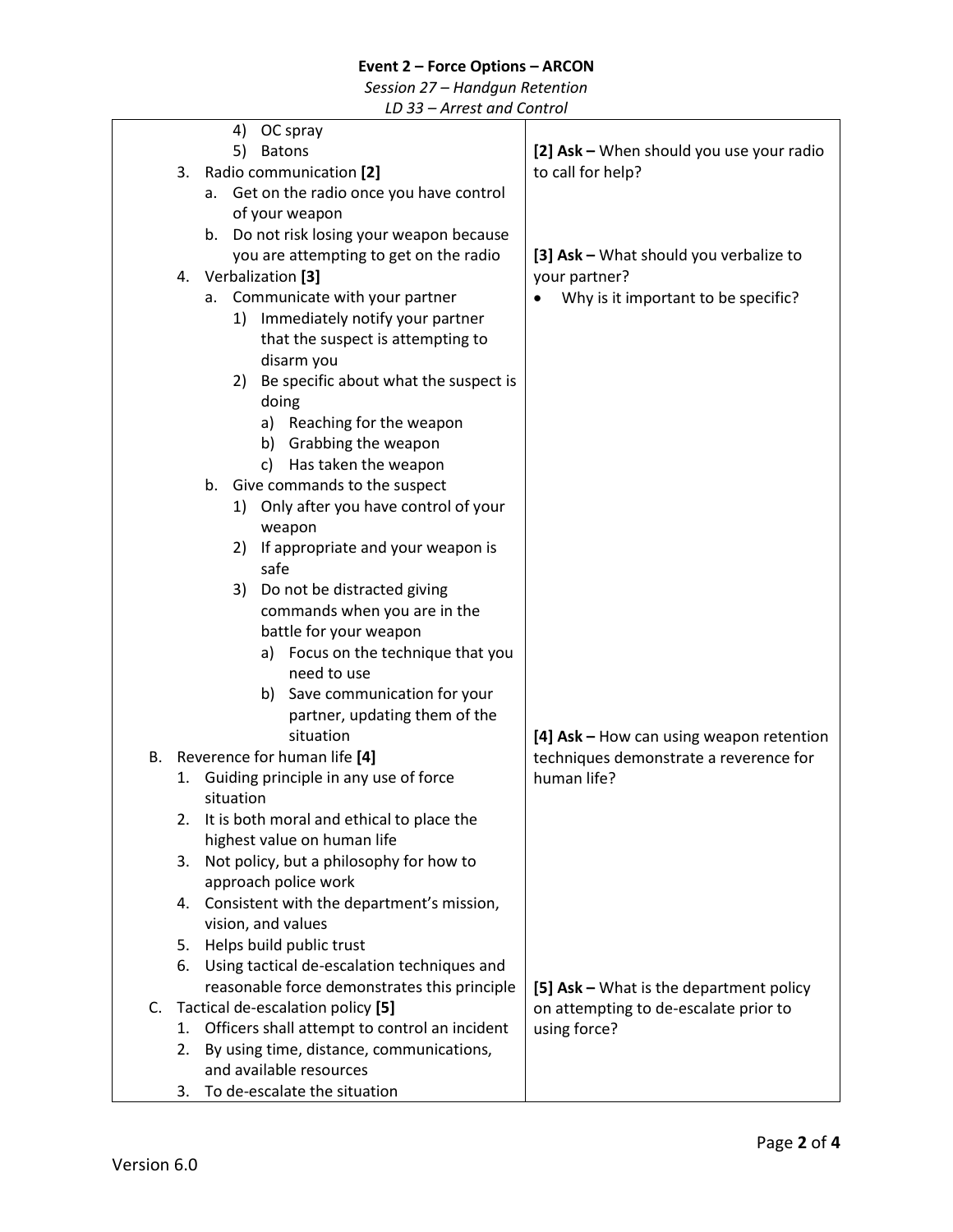# **Event 2 – Force Options – ARCON**

*Session 27 – Handgun Retention*

<span id="page-2-0"></span>

|    |    |                                           |    | LD 33 - Arrest and Control                     |                                     |                                           |  |
|----|----|-------------------------------------------|----|------------------------------------------------|-------------------------------------|-------------------------------------------|--|
|    |    |                                           |    | 4. Whenever it is safe and reasonable to do so |                                     | [6] Ask - Why is it important to continue |  |
| D. |    | Handgun retention techniques [33.VI.B][6] |    |                                                | training these techniques after the |                                           |  |
|    |    | 1. Unholstered [7]                        |    |                                                | academy?                            |                                           |  |
|    |    | а.                                        |    | Key points                                     |                                     | Seeking:                                  |  |
|    |    |                                           |    | 1) Lower your center of gravity and            |                                     | These skills are perishable               |  |
|    |    |                                           |    | aim the muzzle at the center body              | $\bullet$                           | You never know when you will need         |  |
|    |    |                                           |    | mass of the suspect                            |                                     | them                                      |  |
|    |    |                                           | 2) | If reasonable and the situation                |                                     |                                           |  |
|    |    |                                           |    | warrants the use of deadly force,              |                                     |                                           |  |
|    |    |                                           |    |                                                | ➤                                   | Warm up and stretch                       |  |
|    |    |                                           |    | pull the trigger                               | ➤                                   | Note: All instructor notes regarding      |  |
|    |    |                                           | 3) | Move the muzzle off target to the              |                                     | the number of repetitions may be          |  |
|    |    |                                           |    | support side                                   |                                     | modified by the instructor based on       |  |
|    |    |                                           | 4) | Attack with an A-frame kick with               |                                     | the needs of the students, to achieve     |  |
|    |    |                                           |    | your primary leg                               |                                     | proficiency.                              |  |
|    |    |                                           | 5) | Step forward and rotate your                   |                                     |                                           |  |
|    |    |                                           |    | firearm so the sights are facing your          |                                     | [7] Demonstrate and drill - Weapon        |  |
|    |    |                                           |    | support side shoulder                          |                                     | retention - unholstered                   |  |
|    |    |                                           | 6) | Simultaneously, smash the suspect's            | $\bullet$                           | Demonstrate                               |  |
|    |    |                                           |    | wrist with your support side                   | $\bullet$                           | Break down key points and common          |  |
|    |    |                                           |    | shoulder as you step forward,                  |                                     | mistakes                                  |  |
|    |    |                                           |    | breaking their grip                            |                                     | Drill step by step                        |  |
|    |    |                                           | 7) | Deliver a muzzle strike with your              |                                     | Start slow, one step at a time<br>$\circ$ |  |
|    |    |                                           |    | weapon to create distance                      |                                     | (6-8 reps per step)                       |  |
|    |    |                                           | 8) | Continue to create distance and give           |                                     | Combine steps until the<br>$\circ$        |  |
|    |    |                                           |    | high risk commands                             |                                     | students are fluid in their               |  |
|    |    | b.                                        |    | Common mistakes                                |                                     | technique                                 |  |
|    |    |                                           | 1) | Ineffective attack                             |                                     | Allow students to practice on<br>$\circ$  |  |
|    |    |                                           | 2) | Pulling the firearm too far and                |                                     | their own with increasing                 |  |
|    |    |                                           |    | covering your lead shoulder                    |                                     | speed (8-10 reps)                         |  |
|    |    |                                           | 3) | Crashing into the suspect when                 |                                     | Scenario practice (3-5 reps)              |  |
|    |    |                                           |    | attempting to break suspect's grip             |                                     | Unholstered weapon<br>$\circ$             |  |
|    |    |                                           |    | on firearm                                     |                                     | retention technique                       |  |
|    |    |                                           |    | 4) Punching out with firearm too close         |                                     | Begin high risk commands<br>$\circ$       |  |
|    |    |                                           |    | to suspect                                     |                                     | Suspect charges officer<br>$\circ$        |  |
|    | 2. |                                           |    | Holstered front [8]                            |                                     | Use any reasonable force<br>$\circ$       |  |
|    |    | а.                                        |    | Key points                                     |                                     | options                                   |  |
|    |    |                                           |    | 1) Cap the butt of the gun with the            |                                     | Kicks and strikes                         |  |
|    |    |                                           |    | primary side hand driving straight             |                                     | Holster and move<br>п                     |  |
|    |    |                                           |    | down                                           |                                     | offline                                   |  |
|    |    |                                           | 2) | Drop your weight and lower your                |                                     | Takedowns<br>$\blacksquare$               |  |
|    |    |                                           |    | center of gravity                              |                                     |                                           |  |
|    |    |                                           | 3) | Attack with a strike to the face with          |                                     |                                           |  |
|    |    |                                           |    | your support side hand                         |                                     | [8] Demonstrate and drill - Weapon        |  |
|    |    |                                           | 4) | Attack with a kick to the A-frame              |                                     | retention - holstered - front             |  |
|    |    |                                           |    | with your primary leg                          | $\bullet$                           | Demonstrate                               |  |
|    |    |                                           |    |                                                |                                     | Break down key points and common          |  |
|    |    |                                           |    |                                                |                                     | mistakes                                  |  |

• Drill step by step